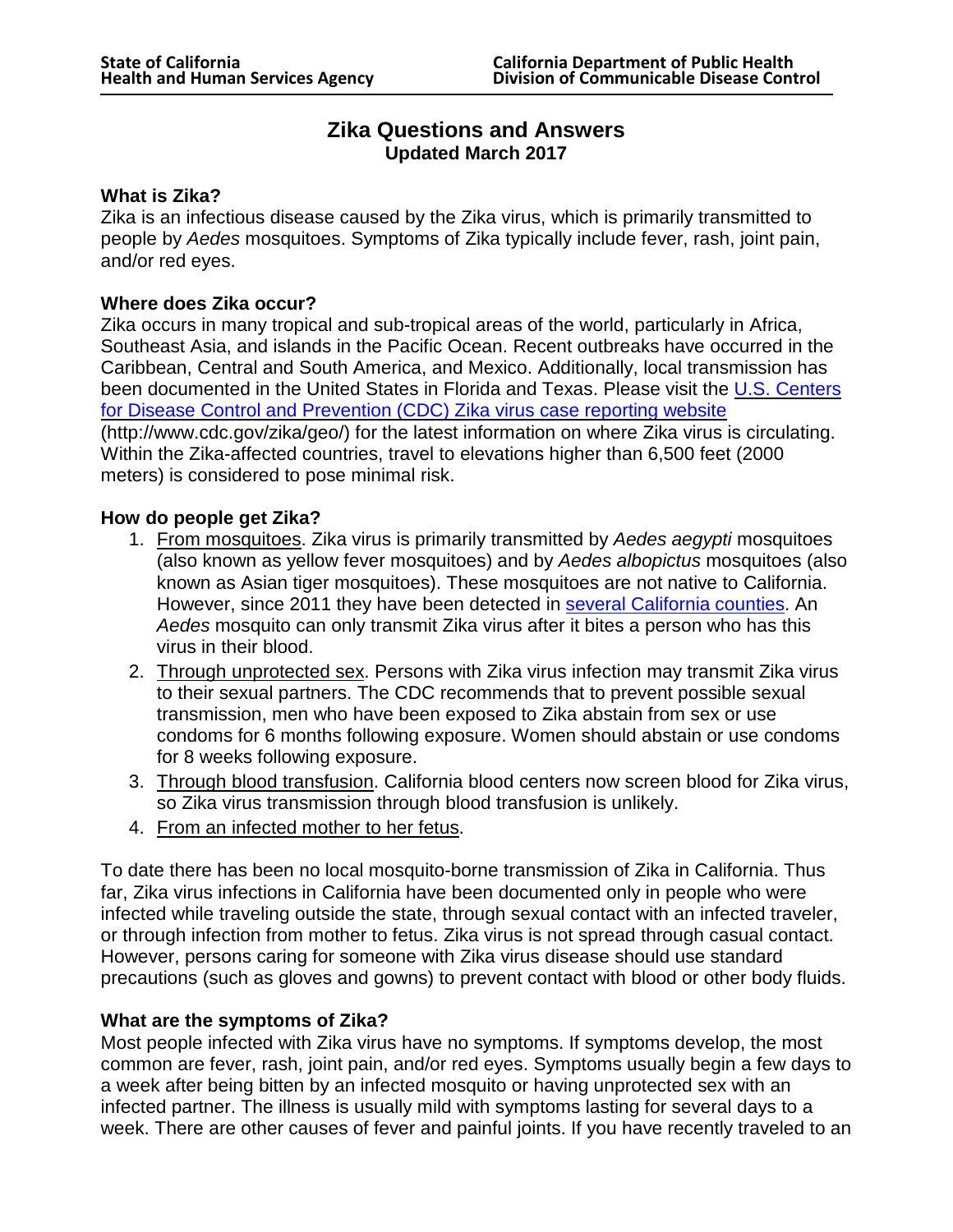area where Zika virus is present or have recently had unprotected sex with an infected partner and you have these symptoms, your healthcare provider can order Zika and other tests to help determine the cause.

#### **How is Zika treated?**

There is no specific treatment for Zika. Talk with your health care provider about medications to help reduce fever and pain; rest and fluids are also helpful. Most people will feel better in about a week.

### **What's the relationship between Zika virus and microcephaly in newborns?**

Zika virus infection in pregnant women can cause [microcephaly](http://www.cdc.gov/ncbddd/birthdefects/microcephaly.html) (abnormally small head and brain) and other serious nervous system abnormalities in newborns. This can happen after a pregnant woman infected with Zika virus passes the virus to her developing fetus. However, many babies born to women infected with Zika virus during pregnancy do not have microcephaly. There are still many unknowns about the relationship between Zika virus and microcephaly, such as what percentage of pregnant women infected with Zika virus will have a baby with microcephaly. Studies are underway to better understand the consequences of Zika virus infection in pregnant women.

#### **Until more is known, and out of an abundance of caution, the California Department of Public Health (CDPH) recommends special travel [precautions](https://wwwnc.cdc.gov/travel/page/world-map-areas-with-zika) for pregnant women and women trying to become [pregnant:](https://wwwnc.cdc.gov/travel/page/world-map-areas-with-zika)**

- Pregnant women in any trimester and women planning to become pregnant should not travel to areas where there is a risk for Zika virus infection.
- Pregnant women who must travel to an area with risk for Zika should talk to their health care provider first and strictly follow **steps to avoid [mosquito](http://www.cdc.gov/zika/prevention/index.html) bites** during the trip.
- Because sexual transmission of Zika is possible, if a couple is planning a pregnancy or is already pregnant and must travel to an area with Zika, *both* partners should strictly follow steps to prevent [mosquito](http://www.cdc.gov/zika/prevention/index.html) bites during the trip.
- Pregnant women who have traveled to an area with ongoing Zika virus transmission should be evaluated for Zika virus infection, regardless of symptoms. Other mosquito-borne virus infections, such as dengue and chikungunya, should be ruled out in these patients.
- Pregnant women who have traveled to an area with ongoing Zika virus transmission during pregnancy or within 8 weeks before becoming pregnant but have *not* had symptoms can be offered Zika virus testing from 2 to 12 weeks after return from travel.
- Pregnant women whose sexual partners have had or are at risk for Zika virus infection (e.g., travel to areas with risk of Zika virus transmission), should consider using condoms or abstaining from sex during the course of pregnancy.
- Women of reproductive age who are traveling to areas with risk of Zika virus transmission and who want to avoid pregnancy during the time they are traveling should talk to their health care provider to discuss effective strategies to prevent unintended pregnancy.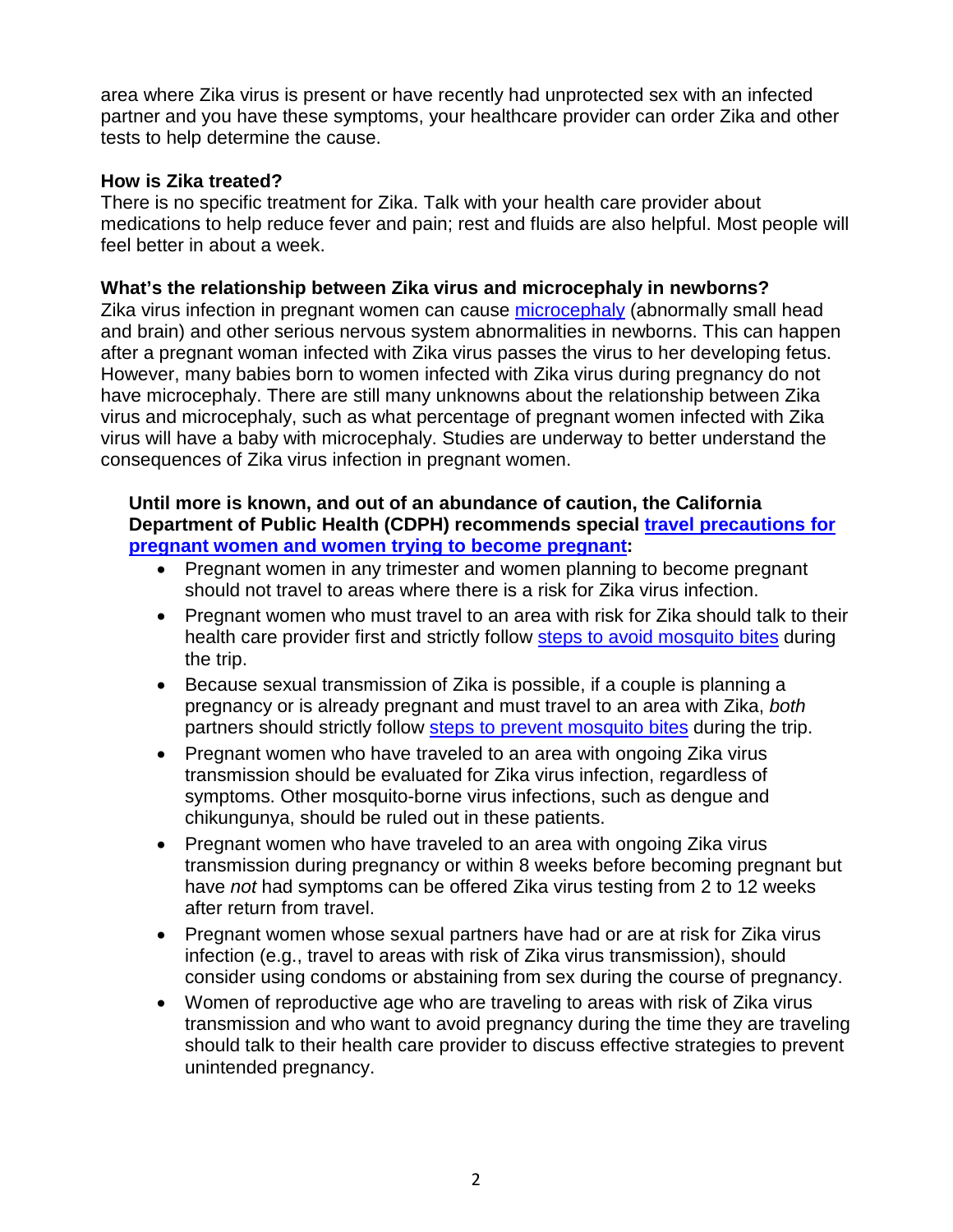### **How are local health departments and CDPH keeping track of pregnant women diagnosed with Zika virus disease?**

Local health departments and CDPH are working together to actively monitor cases of pregnant women diagnosed with Zika virus disease. For infants born to Zika-affected mothers, health care providers monitor the child's health over time and local health departments and other agencies provide assistance and referrals for additional medical care, early intervention services, and social support to the family, as needed.

## **Is Zika a sexually transmitted infection?**

Spread of Zika virus through sexual contact has been reported from infected persons to their sexual partners. The risk for sexual transmission of Zika virus can be eliminated by abstinence, and reduced by the correct and consistent use of condoms. CDC guidelines currently recommend the following:

- All men with possible Zika virus exposure should consider using condoms or abstaining from sex for at least 6 months, regardless of symptom status.
- All women with possible Zika virus exposure should consider using condoms or abstaining from sex for at least 8 weeks, regardless of symptom status.

There is currently no test to determine the risk of sexual transmission of Zika virus from infected persons to their sexual partners.

### **What are the recommendations for women who have recently traveled to an area with ongoing Zika virus transmission who plan to become pregnant?**

CDC guidelines currently recommend that women who have recently traveled to an area with ongoing Zika virus transmission should wait at least 8 weeks after returning from travel before trying to become pregnant, regardless of symptom status. Women should also speak to their health care provider about their plans. There is no current evidence to suggest that a baby conceived after the mother's infection has resolved would be at risk for Zika infection. This is because the Zika virus only stays in the mother's blood for about one week. If a couple planning to become pregnant recently traveled together, they must keep in mind that sexual transmission of Zika virus is possible. This is an important consideration if a couple plans to become pregnant.

## **What if a man traveled to a region with ongoing Zika virus transmission? How long should he and his partner wait before trying to become pregnant?**

Sexual transmission of Zika virus has been reported, but it is not known for exactly how long a person infected with Zika virus can spread the virus to sexual partners. CDC guidelines currently recommend that all men with possible Zika virus exposure who are considering attempting conception with their partner, regardless of symptom status, wait to conceive until at least 6 months after symptom onset (if symptomatic) or last possible Zika virus exposure (if asymptomatic).

### **What's the relationship between Zika virus and Guillain-Barré Syndrome?**

Guillain-Barré syndrome (GBS) is a rare autoimmune disease affecting the nervous system leading to muscle weakness and possible paralysis. While most people recover from GBS, some people have permanent damage and in rare cases, people have died. There is a growing association between GBS and Zika. Cases of GBS were reported among some persons with Zika in the French Polynesia Zika outbreak in 2013-2014, and an increase of GBS cases has recently been noted in some South American countries where Zika outbreaks are ongoing. Studies are ongoing to better understand the type of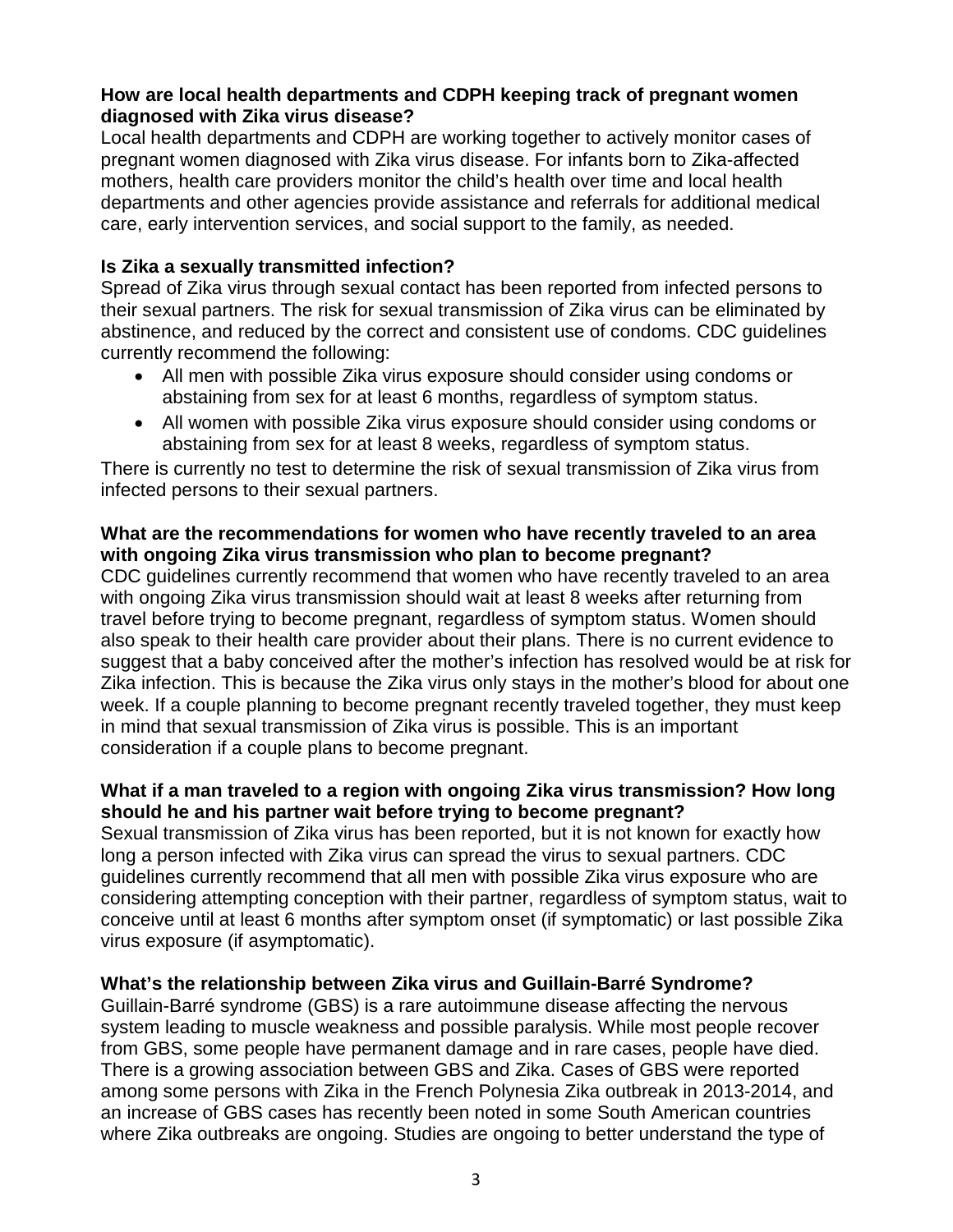GBS that is apparently associated with Zika.

## **What can people do to keep from getting Zika?**

There is no vaccine to prevent Zika. In areas where Zika is present, everyone, including pregnant women and women of childbearing age, should protect themselves from mosquito bites.

- Apply EPA-registered mosquito repellents containing DEET, picaridin, IR3535, oil of lemon eucalyptus, or para-menthane-diol to exposed skin and clothing.
- **Using insect repellent is safe and effective. Pregnant women and women who are breastfeeding can and should choose an EPA-registered insect repellent and use it according to the product label.**
- When weather permits, wear long-sleeved shirts and long pants.
- Use air conditioning or window/door screens to keep mosquitoes outside. If you are not able to protect yourself from mosquitoes inside your home or hotel, sleep under a mosquito bed net.

Because Zika virus can be transmitted through sex, the risk of spreading the virus to sexual partners can be eliminated by abstinence and reduced by correct and consistent use of condoms. Both asymptomatic and symptomatic men and women who have traveled to an area of active Zika virus transmission and have a pregnant partner should abstain from sexual activity or use condoms consistently and correctly during sex for the duration of the pregnancy.

# **What can people do to help prevent Zika from becoming established in California?**

- All travelers returning from an area with Zika to California should take steps to prevent mosquito bites for 3 weeks so they do not spread Zika to uninfected mosquitoes, even if the travelers do not feel sick. Travelers can consider abstaining from sex or using condoms consistently and correctly after returning from travel. (See above for more information.)
- If you are sick with fever, rash, red eyes, or joint pain within two weeks after returning from an area where Zika occurs, contact your healthcare provider and continue to avoid mosquito bites to help prevent possible spread of the virus.
- To reduce mosquito breeding, check your yard often for water-filled containers. Clean and scrub bird baths and pet-watering dishes weekly and dump the water from overflow dishes under potted plants and flower pots. Check that gutters are not holding water.
- Contact your local vector control agency if you detect unusual numbers of mosquitoes or you are being bitten during the day.

## **Can I donate blood if I recently traveled to an area with ongoing Zika virus transmission?**

Spread of Zika virus through blood transfusion has been reported. Therefore, the [American](http://www.redcross.org/news/press-release/Red-Cross-Statement-on-Zika-Virus) Red [Cross](http://www.redcross.org/news/press-release/Red-Cross-Statement-on-Zika-Virus) has asked blood donors to wait 4 weeks (28 days) after risk of exposure to Zika virus before they donate blood. However, California blood centers now screen blood for Zika virus.

## **Is Zika virus transmitted in health care facilities?**

Zika virus is not known to be transmitted in health care facilities, and the risk for healthcare-associated infections with Zika virus is low. Standard Precautions as currently